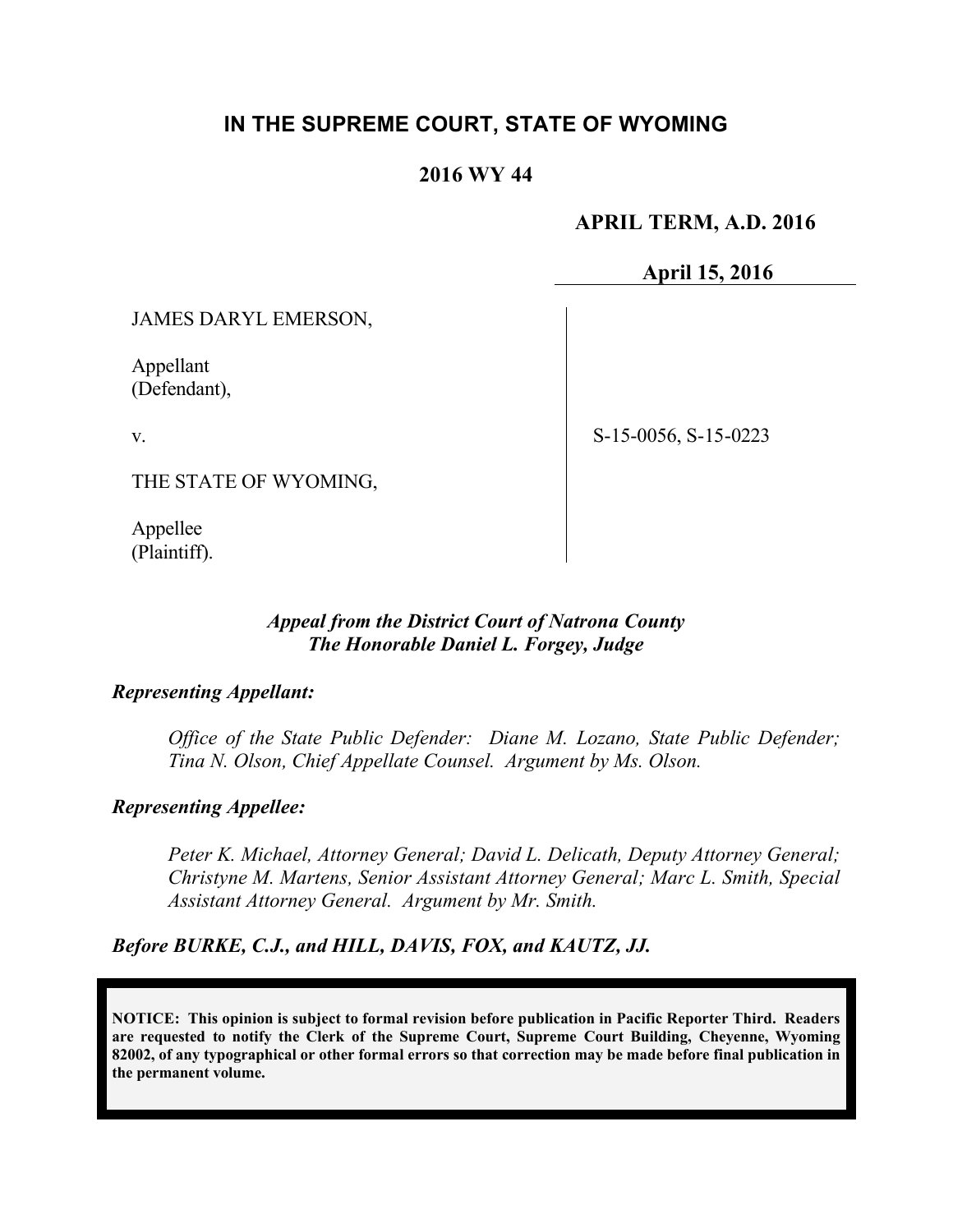#### **BURKE, Chief Justice.**

[¶1] Appellant, James Daryl Emerson, challenges the district court's denial of his motion for a new trial. We affirm.

#### *ISSUE*

[¶2] Appellant presents one issue:

Did the trial court abuse its discretion in denying Appellant's motion for a new trial?

### *FACTS*

[¶3] On the evening of March 19, 2014, Appellant was at his nephew Samson's residence drinking with Samson, Alisha Ayers, and Jeremy Cantleberry. At some point, Appellant and Mr. Cantleberry got into a heated argument. Samson told everyone to leave and, in response, Appellant began yelling at Samson. Ultimately, Appellant left the residence and walked down the street to his home, which he shared with Mr. Cantleberry.

[¶4] Subsequently, Samson discovered that Appellant had forgotten his cell phone. He took the phone to Appellant's residence. After leaving the phone outside Appellant's trailer, Samson headed home. During that return trip, Samson was accosted by Appellant, who grabbed Samson and held a knife to his throat. During the ensuing struggle, Appellant cut Samson's cheek with the knife. Appellant then tackled Samson and held him on the ground for several minutes before releasing him.

[¶5] Samson then walked to his grandmother's house, and asked her to take him to the hospital. At the hospital, Samson told law enforcement that Appellant had attacked him and recited the events as described above. Law enforcement also interviewed Ms. Ayers, who was a witness to the assault, and Mr. Cantleberry. Both Ms. Ayers and Mr. Cantleberry corroborated Samson's account of the altercation.

[¶6] On the day following the assault, detectives from the Casper Police Department interviewed Appellant about the events of the previous night. Appellant claimed he had been in an altercation with an "unknown male" but stated that he was very intoxicated and did not remember anything about the altercation. The detectives observed that Appellant had blood on his pants and shirt. After Appellant was taken to jail, law enforcement officers executed a search warrant for Appellant's home and found a black knife with "Joker" engraved on one side of the blade and "Why so serious" on the other.

[¶7] On March 21, the State charged Appellant with aggravated assault and battery, in violation of Wyo. Stat. Ann. § 6-2-502(a)(ii). At trial, Appellant claimed he had acted in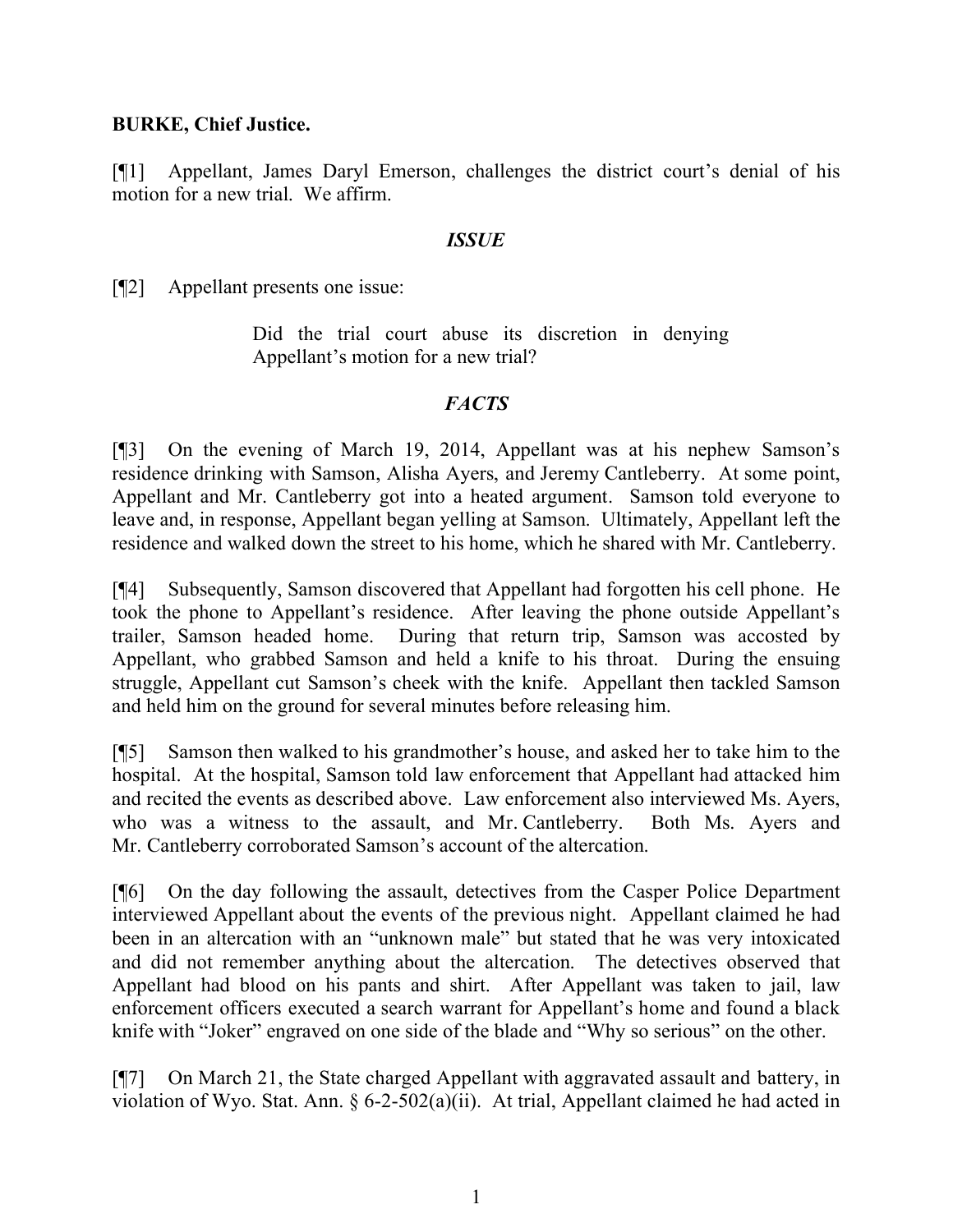self-defense. Samson testified to the same version of events as recorded in his interview at the hospital on the night of the assault. Ms. Ayers also gave testimony consistent with her statements to police after the assault. She stated that she saw Appellant grab Samson by the neck and that Samson was unarmed. Additionally, Mr. Cantleberry, consistent with his statements during investigation of the assault, testified that Appellant was highly agitated before the assault, and that he observed a gash on Samson's cheek after the assault. The State also introduced evidence showing that the knife found at Appellant's home had Samson's dried blood on it. After a three-day trial, the jury found Appellant guilty of aggravated assault and battery.

[¶8] Ten months after his conviction, Appellant filed a motion for a new trial based on statements made by Stanley Powley, whom Appellant had met in jail, and Mr. Powley's ex-girlfriend, Katie McNaughton. The couple had moved into Samson's residence after Appellant was charged but before trial. According to Appellant's motion, Mr. Powley claimed that Samson had told Mr. Powley "that he had to talk to Ayers and Cantleberry to make sure they all had their stories straight for the trial."

[¶9] The district court held a hearing on the motion. During the hearing, Mr. Powley testified that "I just remember [Samson] stating that [Samson], [Mr. Cantleberry], and [Ms. Ayers] had to get together to make sure that what they were saying was straight or whatever. That's about it." Ms. McNaughton testified that "The conversations were about, like, . . . Well, I think you should say this; and instead of saying that, we should say this instead, so that all of our stories go together, and stuff like that." Following the hearing, the district court denied the motion.

[¶10] Appellant appealed from the denial of his motion for a new trial in August 2015. At that time, Appellant's direct appeal from his conviction was pending. We granted Appellant's motion to stay briefing in his direct appeal and ordered the two appeals to be consolidated for argument and decision. Appellant raises the same issue in both appeals.

## *DISCUSSION*

[¶11] New trials in criminal cases are allowed if "required in the interest of justice." W.R.Cr.P. 33(a). We generally review the district court's decision on a motion for a new trial for abuse of discretion. *Mendoza v. State*, 2013 WY 55, ¶ 8, 300 P.3d 487, 489 (Wyo. 2013); *Hicks v. State*, 2008 WY 83, ¶ 30, 187 P.3d 877, 883 (Wyo. 2008). A district court abuses its discretion when it could not have reasonably concluded as it did. *Mendoza*, ¶ 8, 300 P.3d at 489.

> In determining whether there has been an abuse of discretion, we focus on the "reasonableness of the choice made by the trial court." *Vaughn* [*v. State*], 962 P.2d 149, 151 (Wyo. 1998). If the trial court could reasonably conclude as it did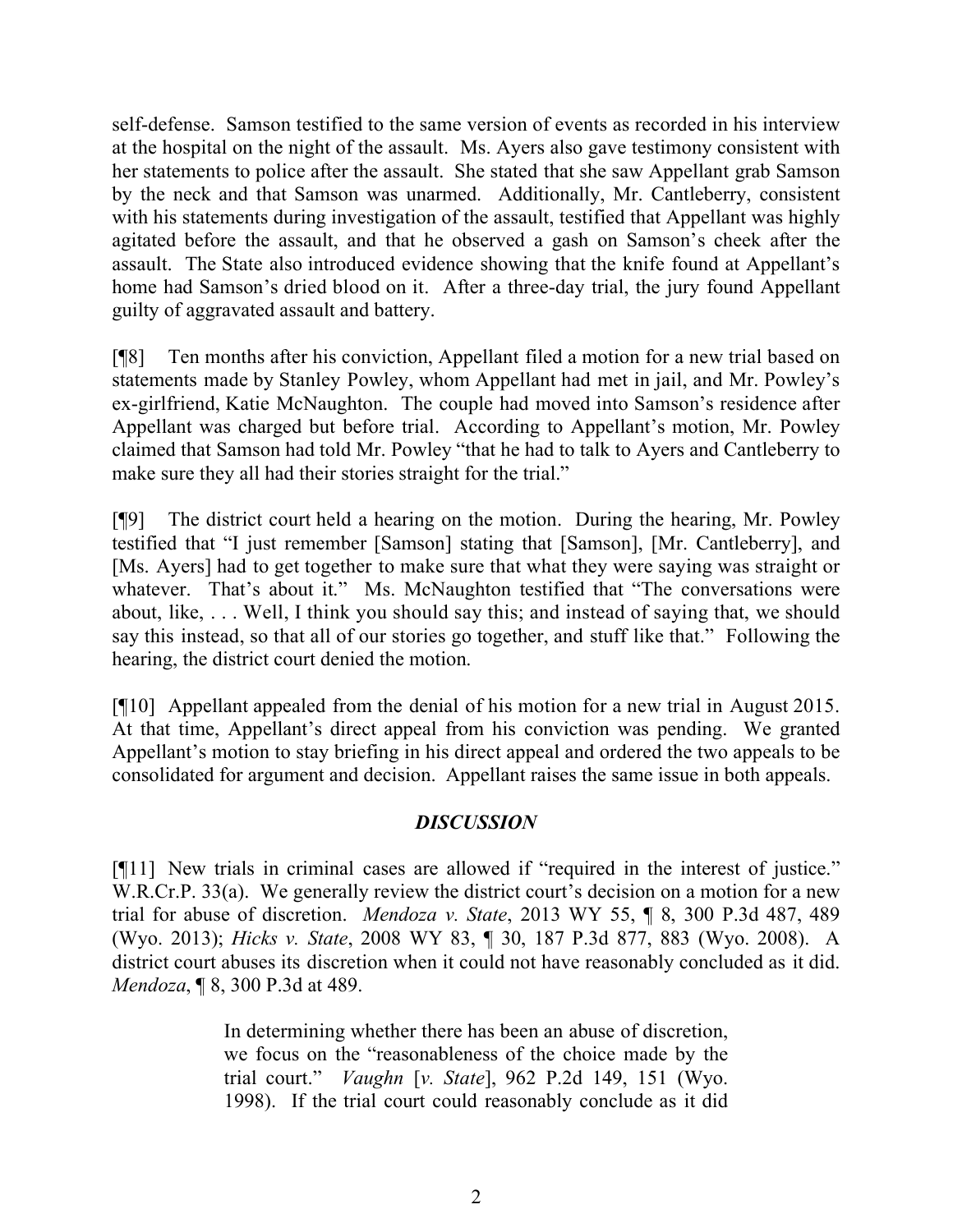and the ruling is one based on sound judgment with regard to what is right under the circumstances, it will not be disturbed absent a showing that some facet of the ruling is arbitrary or capricious.

*Miller v. Beyer*, 2014 WY 84, ¶ 14, 329 P.3d 956, 961 (Wyo. 2014) (quoting *Dollarhide v. Bancroft*, 2010 WY 126, ¶ 4, 239 P.3d 1168, 1170 (Wyo. 2010)).

[¶12] A defendant who seeks a new trial based on newly discovered evidence typically must demonstrate the following: (1) that the evidence has come to his knowledge since the trial; (2) that it was not owing to the want of due diligence that it did not come sooner; (3) that it is so material that it would probably produce a different verdict, if the new trial were granted; and (4) that it is not cumulative, viz., speaking to facts in relation to which there was evidence at the trial. *Davis v. State*, 2005 WY 93, ¶ 45, 117 P.3d 454, 471 (Wyo. 2005) (citing *Opie v. State*, 422 P.2d 84, 85 (Wyo. 1967)). A motion for a new trial on the grounds of newly discovered evidence is not favored by the courts and is viewed with great caution. *Terry v. State*, 2002 WY 162, ¶ 10, 56 P.3d 636, 639 (Wyo. 2002) (citing *Griswold v. State*, 2001 WY 14, ¶ 8, 17 P.3d 728, 731 (Wyo. 2001)). All four factors must be met for entitlement to a new trial and, if any one factor is not satisfied, there is no error in the denial of the new trial motion. *Terry*, ¶ 10, 56 P.3d at 639.

[¶13] Following the hearing on Appellant's motion for a new trial, the district court concluded that Appellant had not demonstrated that the testimony of Mr. Powley and Ms. McNaughton was so material that it would probably produce a different verdict if a new trial was granted. The court determined that both of the witnesses lacked credibility. The court further determined that the evidence constituted impeachment evidence and that, under this Court's precedent, such evidence does not provide proper grounds for granting a new trial.

[¶14] Appellant claims the district court abused its discretion in denying his motion for a new trial. He contends the case against him was "based entirely upon the testimony of the three witnesses of whom Mr. Powley and Ms. McNaughton had knowledge." According to Appellant, the testimony of Mr. Powley and Ms. McNaughton would have produced a different verdict if a new trial had been granted. We do not agree.

[¶15] Neither Mr. Powley nor Ms. McNaughton could recall specifics of the alleged conversations between Samson, Mr. Cantleberry, and Ms. Ayers, or that any of them had agreed not to give truthful testimony. Mr. Powley testified as follows on direct examination:

> DEFENSE COUNSEL: Do you recall any specifics of them talking about [the charges against Appellant]?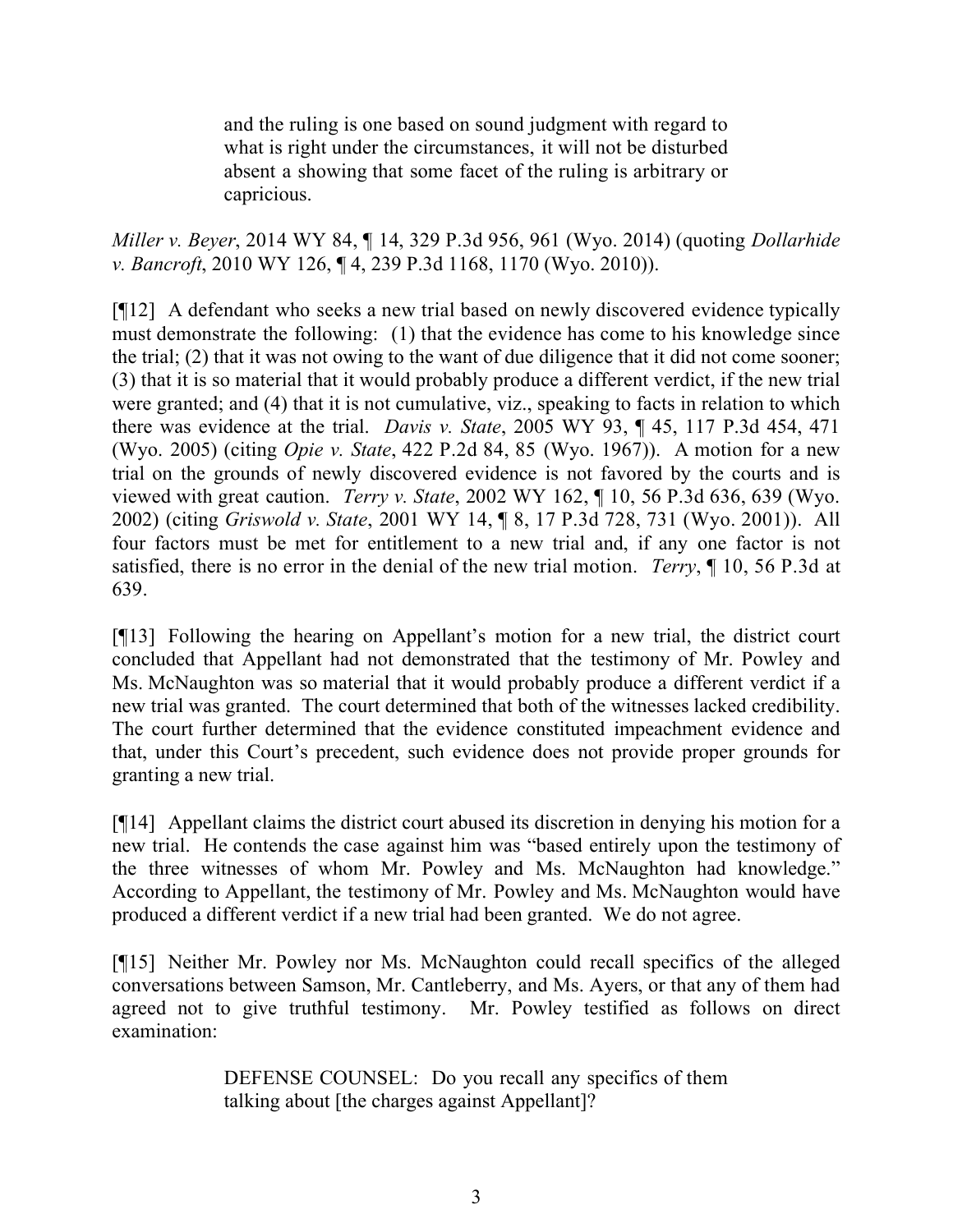WITNESS: No; just kind of the – what happened. There was an altercation and Sam ended up getting cut; and not much on, like, actual what happened and whatnot. So –

DEFENSE: And you've told me your memory of that time isn't necessarily the best; is that a fair statement?

WITNESS: Yes, it is; very fair.

DEFENSE: But you did give me an affidavit, but – because you did recall a specific conversation that you had with Sam Emerson?

WITNESS: Yes.

DEFENSE: And can you just tell us what you remember about that conversation?

WITNESS: I just remember him stating that [Samson], [Mr. Cantleberry] and [Ms. Ayers] had to get together to make sure that what they were saying was straight or whatever. That's about it.

DEFENSE: And do you know that they got together and talked about their testimony?

WITNESS: I remember; but like I said, I was coming and going, and I don't quite remember if they had all got together, if they had talked separately, or what. I don't know.

. . .

DEFENSE: Do you remember anything else at all about what Samson Emerson said or any of the details?

WITNESS: Not really. I can't – I can't say for sure anything that he said, because I could be lying at that point.  $So -$ 

Indeed, Mr. Powley testified that he was not sure that a conversation about the trial took place: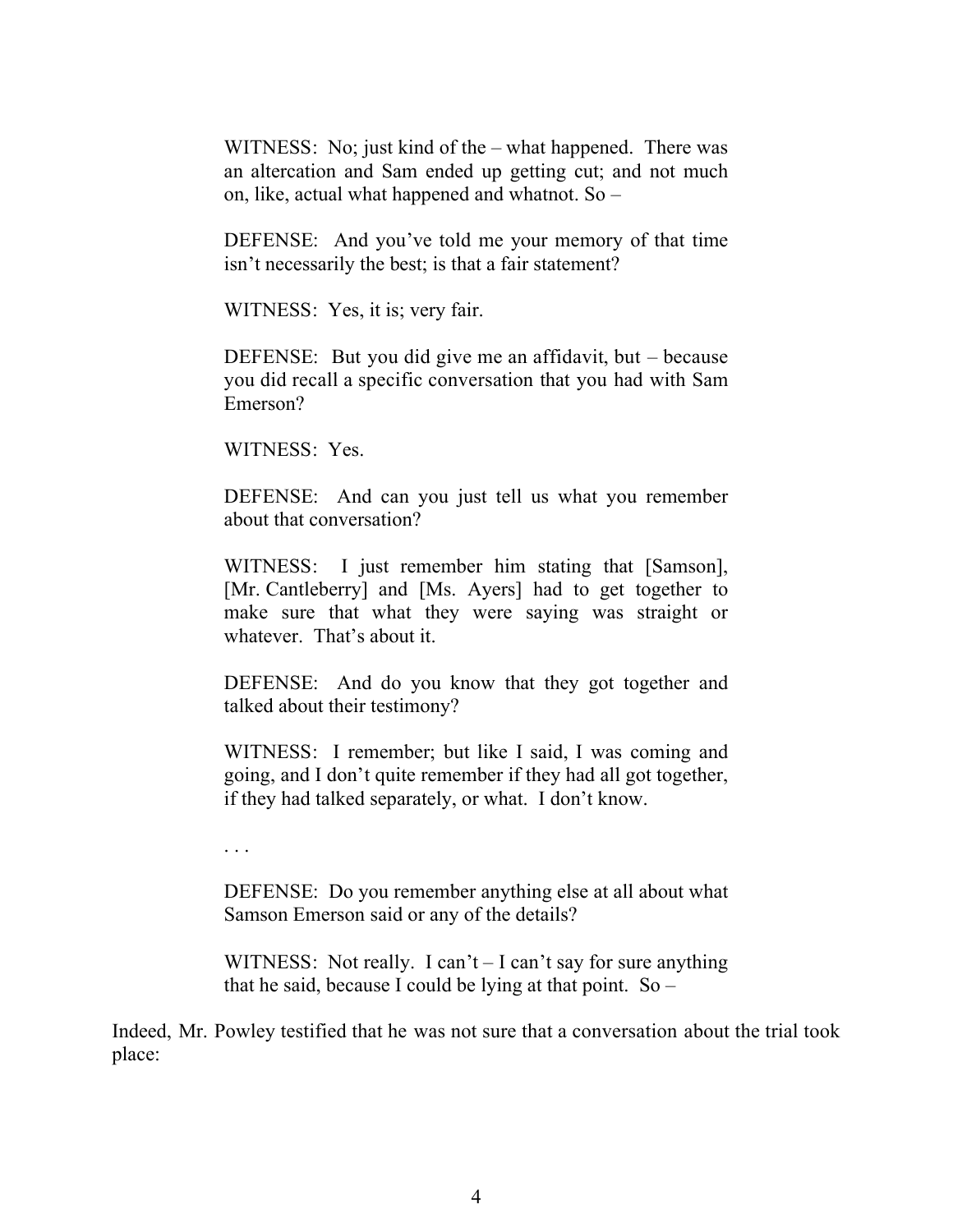PROSECUTION: And you were never present when this conversation occurred; correct?

WITNESS: Not that I can recall.

PROSECUTION: So you don't know if it occurred or didn't occur?

WITNESS: Yes.

PROSECUTION: And you don't know, if it did occur, what was said –

WITNESS: Yes.

PROSECUTION: – correct?

WITNESS: Exactly.

[¶16] Similarly, Ms. McNaughton did not testify that any of the witnesses had agreed to give untruthful testimony. She stated that "The conversations were about, like, . . . [']Well, I think you should say this; and instead of saying that, we should say this instead, so that all of our stories go together,['] and stuff like that." On cross-examination, however, she stated that "I don't believe [Samson] told anyone to change their stories. I think it was more like he was coercing them or saying it would be better if you said it this way or that way; not completely, [']Hey, don't say that, say this[.']"

[¶17] Further, the testimony of Mr. Powley and Ms. McNaughton was undermined by their inability to give a precise account of the alleged conversations between Samson, Mr. Cantleberry, and Ms. Ayers, as well as their admissions of drug use during the relevant period. Both Mr. Powley and Ms. McNaughton testified that "everyone in the house," themselves included, was using methamphetamine during the time they resided at Samson's house, and that their drug use inhibited their ability to perceive and remember the events in question. Additionally, Ms. McNaughton stated that she could tell when people are lying because she was an experienced liar herself: "I've kind of been a liar my whole life. You know, I've lied a lot in my life. And I'm a girl. So you can kind of tell when people are bullshitting." With respect to the issue of witness credibility, the district court concluded as follows:

> I find that there are some apparent credibility issues with the testimony of the witnesses Powley and McNaughton that, in my mind, affects the weight of that testimony in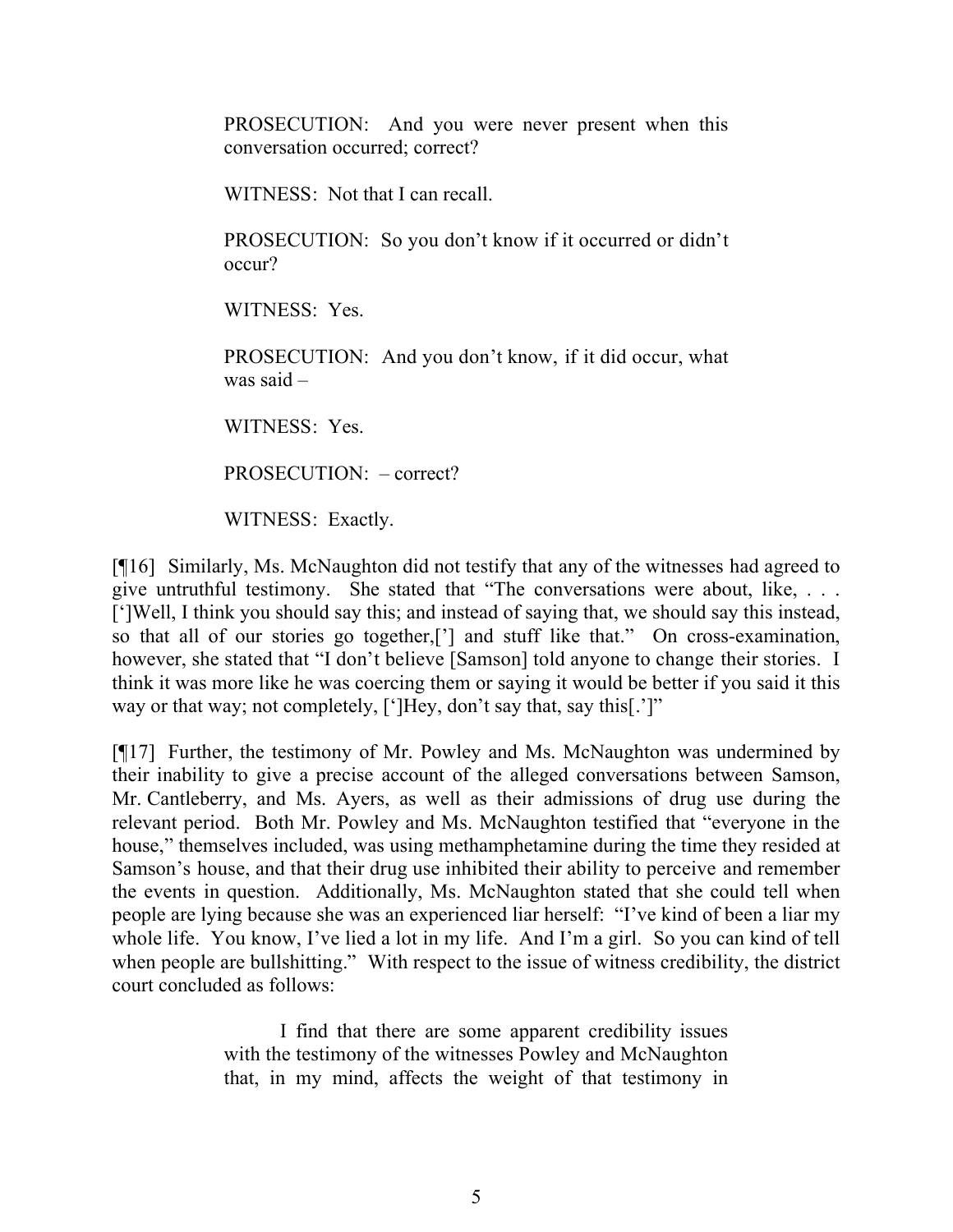evaluating whether the testimony would probably have produced an acquittal if a new trial were granted.

As far as Mr. Powley, I would note that he testified that he did not have a good memory or recollection. He testified that he was using methamphetamine during the relevant time period and was not thinking straight. He also did not have much recollection of the specifics other than Samson had – Emerson talking with others about getting their story straight.

As far as Ms. McNaughton, she testified that she was under the influence of drugs, as well, during the relevant time period, including Spice and methamphetamine. There obviously is a lot of hearsay that was testified to relating to the basis for what she had to testify to. I would note that in Exhibit A, which was a recitation of her statements to the detective that the Court had previously received, she was equivocal. Her statements and testimony differ from Mr. Powley's statements and testimony. There are also differences between her statement to the detective and her testimony in court. And perhaps most glaringly, she volunteered during her testimony that she's essentially been a liar her whole life and has lied to a lot of different people.

We defer to the district court's assessment of witness credibility. *Allgier v. State*, 2015 WY 137, ¶ 22, 358 P.3d 1271, 1278 (Wyo. 2015).

[¶18] Finally, considering that the testimony of Mr. Powley and Ms. McNaughton did not indicate that Samson, Mr. Cantleberry, or Ms. Ayers planned to testify falsely at trial, we agree with the district court's determination that the evidence could only have been used in an attempt to impeach the witnesses. As noted by the district court, we have held that a motion for a new trial on the grounds of newly discovered evidence shall not be granted where the evidence is solely to impeach a witness:

> As recognized and admitted by Terry, this court has long established that a motion for new trial on the grounds of newly discovered evidence shall not be granted where the evidence is solely to impeach a witness.

> > The newly discovered evidence must be more than impeaching or cumulative; it must be material to the issues involved; it must be such as would probably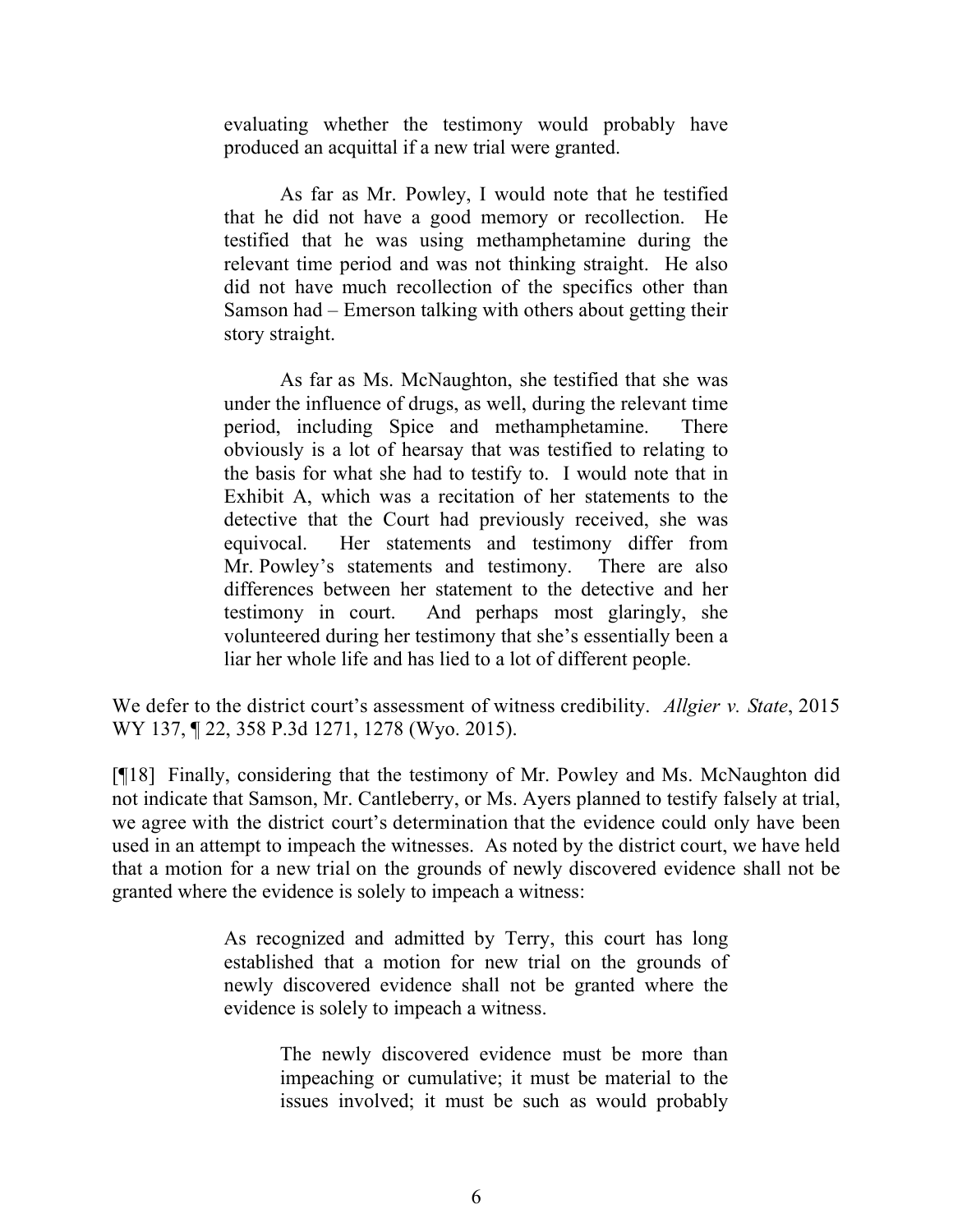produce an acquittal; and a new trial is not warranted by evidence which, with reasonable diligence, could have been discovered and produced at trial.

*Terry*, ¶ 19, 56 P.3d at 642 (internal citation omitted).

[¶19] Appellant contends this case is analogous to *Keser v. State*, 737 P.2d 756 (Wyo. 1987), where the Court reversed the denial of a motion for a new trial when the newly discovered evidence suggested that an eyewitness was not at the scene of the crime. This Court found that the evidence was not merely relevant for impeachment purposes:

> There is a difference between evidence which merely goes to credibility or impeaches a witness by calling his credibility into question and evidence which is offered to show an "eyewitness" to a crime gave false identification testimony. The evidence offered by appellant in this case was impeaching; it also falls into the latter category, as it was offered to show that Allan Franklin, the only witness who claimed to see defendant commit the crime, was not present at the scene of the crime. Unlike the impeachment evidence offered in *Grable v. State*[, 664 P.2d 531 (Wyo. 1983)] and *Salaz v. State*, [561 P.2d 238 (Wyo. 1977)] this evidence is so material that it would probably produce a different verdict. Thus, the district court was not correct in ruling that appellant's motion and affidavits failed to support any ground upon which a new trial may be granted.

*Keser*, 737 P.2d at 760*.* According to Appellant, the newly discovered evidence in this case "was not useful solely to impeach, but instead, was material to the issue of whether the eyewitnesses to the crime were giving false testimony, just as in *Keser.*" As indicated above, however, Mr. Powley and Ms. McNaughton did not testify to any facts that were different from the factual account provided by the witnesses at trial. Unlike *Keser*, the newly discovered testimony in the present case did not allege that the trial witnesses had testified falsely.

[¶20] In sum, neither Mr. Powley nor Ms. McNaughton could state that any of the witnesses had conspired to give untruthful testimony. The district court correctly determined that their testimony could only have been used as impeachment evidence. Further, the district court determined that Mr. Powley's and Ms. McNaughton's credibility was undermined by their inability to provide a precise account of the alleged conversations between Samson, Mr. Cantleberry, and Ms. Ayers, as well as their admissions of drug use during the period in question. We defer to that assessment.